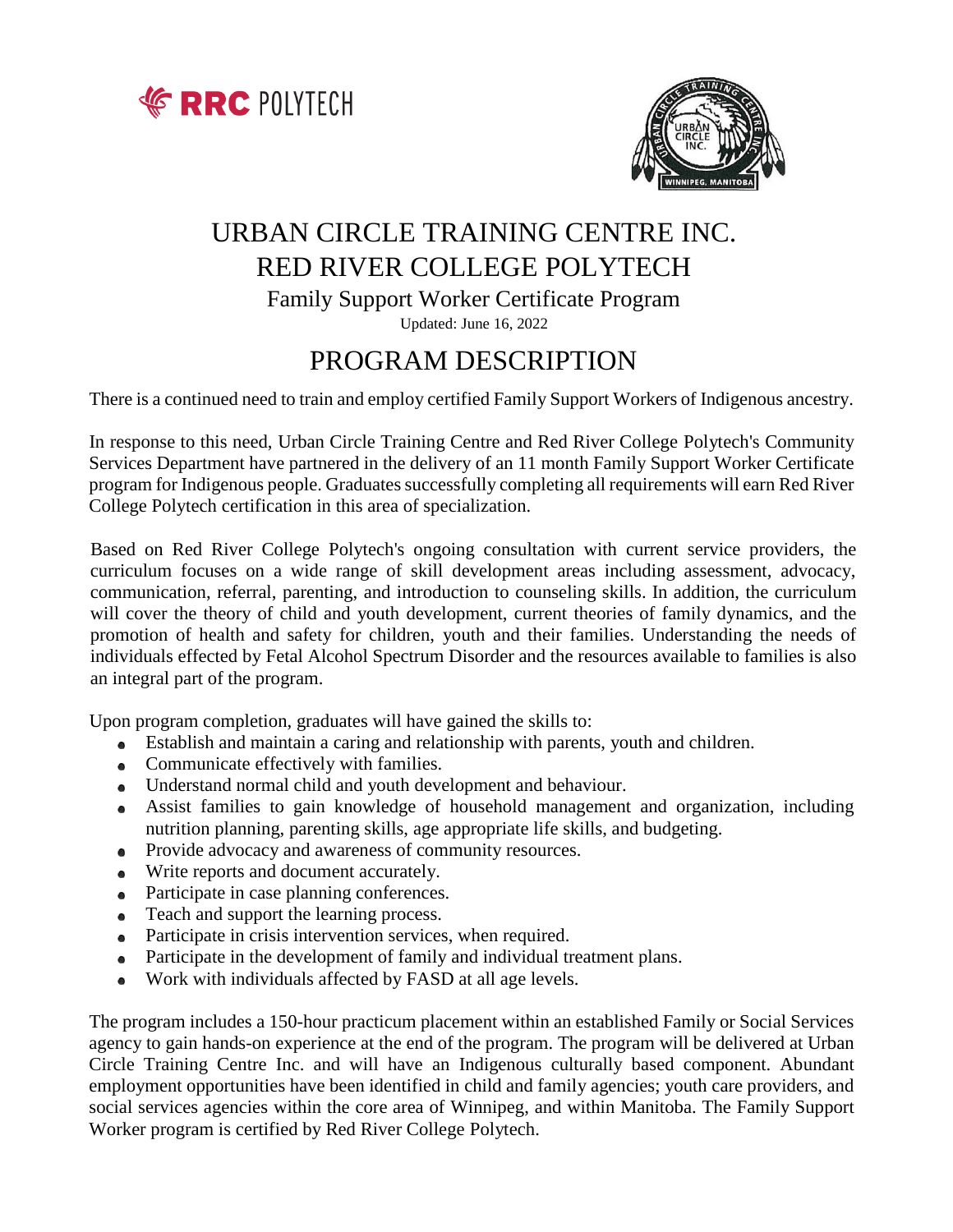# **Course Descriptions — Family Support Worker Certificate**

## **Life Skills — A Context for Practice with Indigenous Peoples (240 hrs)**

The Life Skills course will focus on exploring topics in 5 areas of life: Self, Family, Job, Community, and Leisure. The lessons will help students to engage in self-reflection, sharing experiences, problemsolving, and practicing new skills. The Indigenous cultural component is the foundation of this course and is integrated within the lessons. Students will develop their interpersonal skills through interactive activities like group work, role playing, sharing, team building, and presentations. Students are encouraged to take the information and strategies learned in the life skills & Indigenous cultural awareness lessons and apply them to daily living both inside and outside of the classroom. This course will help students to work towards finding a balance in all areas of life based on the Medicine Wheel Teachings: Physical, Mental, Emotional, and Spiritual. Student attendance and participation are essential components of this course in order to build a strong foundation for successful completion of this program.

# **Understanding Substance Use, Misuse and Abuse (30 hrs)**

This course helps students reflect on the current issues in the field of substance use and abuse and provides an overview of terminology, theories of addiction, psychoactive substances, treatment options, treatment resources and prevention strategies. The skills required to become a competent helper for those who struggle with use and abuse of substances will be discussed with particular emphasis on the role of the CYC professional.

# **The Role of the Family Support Worker (40 hrs)**

This course in an introductory course to the field of family support work. The student will explore the professional tasks of a family support worker and the challenges of being a member of this profession. An overview of the needs of children and families, the types of agencies providing service, governing legislation, professional roles and future trends and issues will be studied.

### **Observation and Communication (36hrs)**

This course will assist child and youth care practitioners in developing communication skills that are required in this profession. The following areas will be emphasised: observation. recording. report including grammar and spelling skills and verbal presentation to a small audience. Students will be encouraged to develop a positive self image through interactions with college personnel and child and youth care professionals.

### **Behaviour Theory & Intervention (50hrs)**

This course is intended to help the student learn behavioural theories and frameworks to develop their ability to assess and understand challenging behaviours of youth. Students will become familiar with various approaches to behaviour management that ill assist young people and families in a variety of settings in a positive way.

### **Strategies for Daily Living (40hrs)**

Service providers working with children, adolescents and adults who are diagnosed with Fetal Alcohol Spectrum Disorder (FASD) require strategies to prepare individuals for developmental changes and for daily living challenges. This course will provide students with the skills to develop and apply training plans that assist this population group with daily living. Issues related to health, safety, nutrition and medications will also be explored. Topics include: infection control, diabetes, HIV/AIDS, hepatitis, tuberculosis, importance of nutritional balance & physical activity, stress, and fire safety and home products safety and the proper use of medications.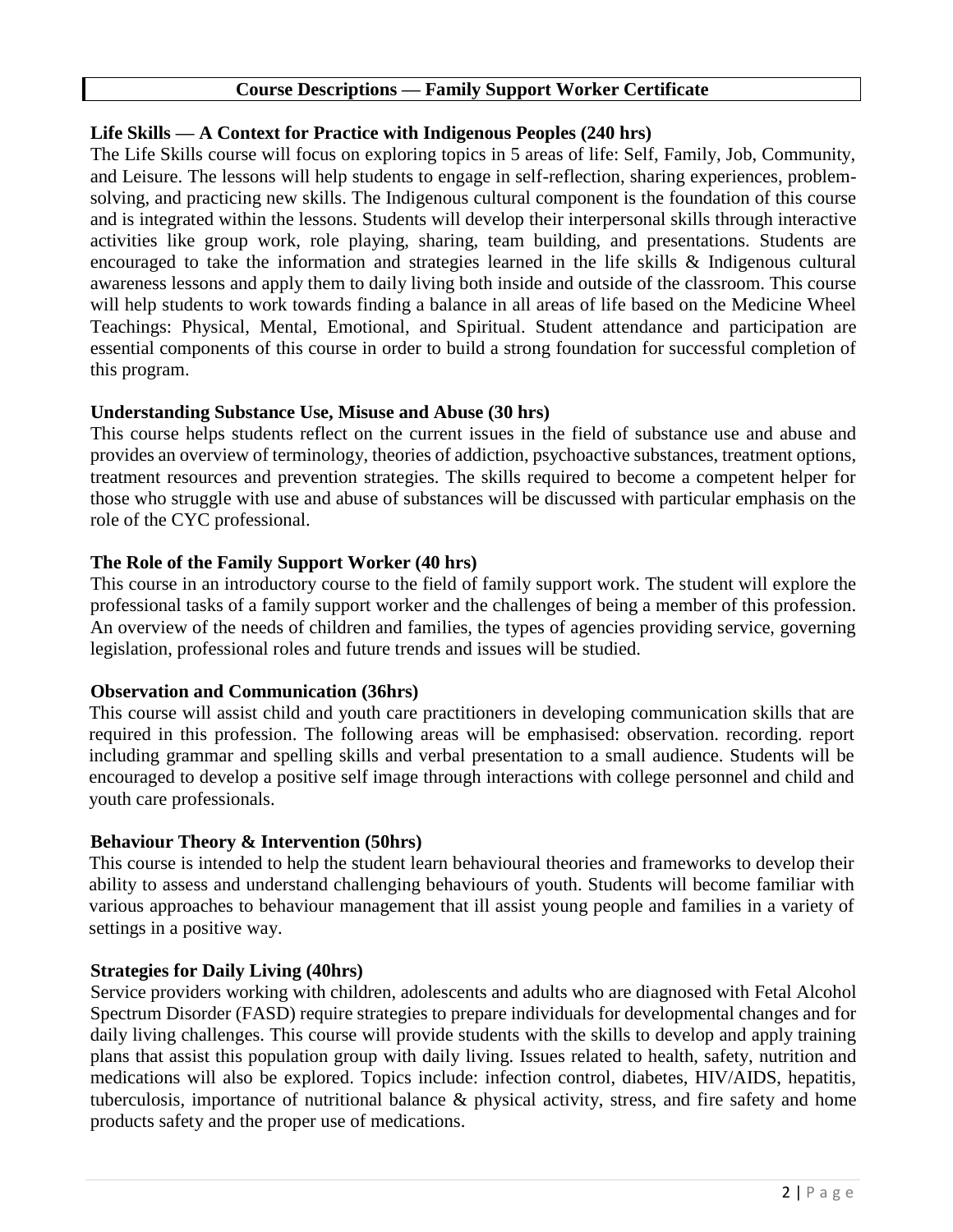#### **Interpersonal Communications (48hrs)**

This course explores the complex styles of communication within various forms of relationships including discussion of self-image, perceptual differences, emotions and the impact of language. The course also addresses nonverbal communication and explores a variety of dynamics within relationships including effective listening, appropriate self-disclosure, defensiveness, assertiveness and managing conflict. Interpersonal communication with respect to cross-cultural, Indigenous and diverse perspectives are examined.

#### **Child and Adolescent Development (48hrs)**

This course begins with an overview of the major theoretical perspectives and research methods of contemporary human developmental research. Discussion then turns to an exploration of development from a chronological perspective, beginning with conception, then moving through the stages of infancy and toddlerhood, early childhood, middle childhood, adolescence and early adulthood. Within each period, discussion is structured around the physical, motor, cognitive, and social-emotional aspects of development. Selected topics of interest will be explored in greater detail. A central theme of the course is the complex interaction between the environmental and biological factors that correspond to development.

#### **Family Dynamics (36hrs)**

Family Dynamics is an introduction to the study of the family as a system. The course begins with an overview of' basic family systems theory and will then focus each student's attention on his or her own family of origin. This self-study approach is seen as an aid to recognition of' issues that may affect the student's ability to work with troubled youth and families.

#### **Introduction to Computers (30hrs)**

This course will provide students with an introduction to computers including hardware and software. Students will learn computer fundamentals using Microsoft Windows applications. Content includes introduction to common Microsoft Applications including Word, Excel, Internet and PowerPoint. The components of Microsoft Office 2010 will be taught with the emphasis on Microsoft Word (upgrading to Microsoft Office Professional 2016). Students will learn the importance of resume writing and will complete their own resume using the computer skills from this course. Word processing and spreadsheet skills will be developed in order to demonstrate computer knowledge in a variety of situations.

#### **Impact of Maltreatment and Trauma (48hrs)**

This course is intended to help students explore the impact or neglect, abuse, and other forms of trauma on the developing young person. Students learn to identify the physical and behavioural symptoms associated with maltreatment and trauma as well as the potential impact of the trauma on the young person. Students will develop an understanding of the healing process and learn intervention strategies which can he used in their work with young people who have experienced maltreatment and trauma.

#### **Mental Health Literacy (50hrs)**

This course will focus on the development of mental health literacy for child and youth care practitioners. Students will be introduced to a variety of DSM diagnoses including ADHD, CD, ODD, PTSD, depression, eating disorders, psychosis and other child and adolescent mental health concerns.